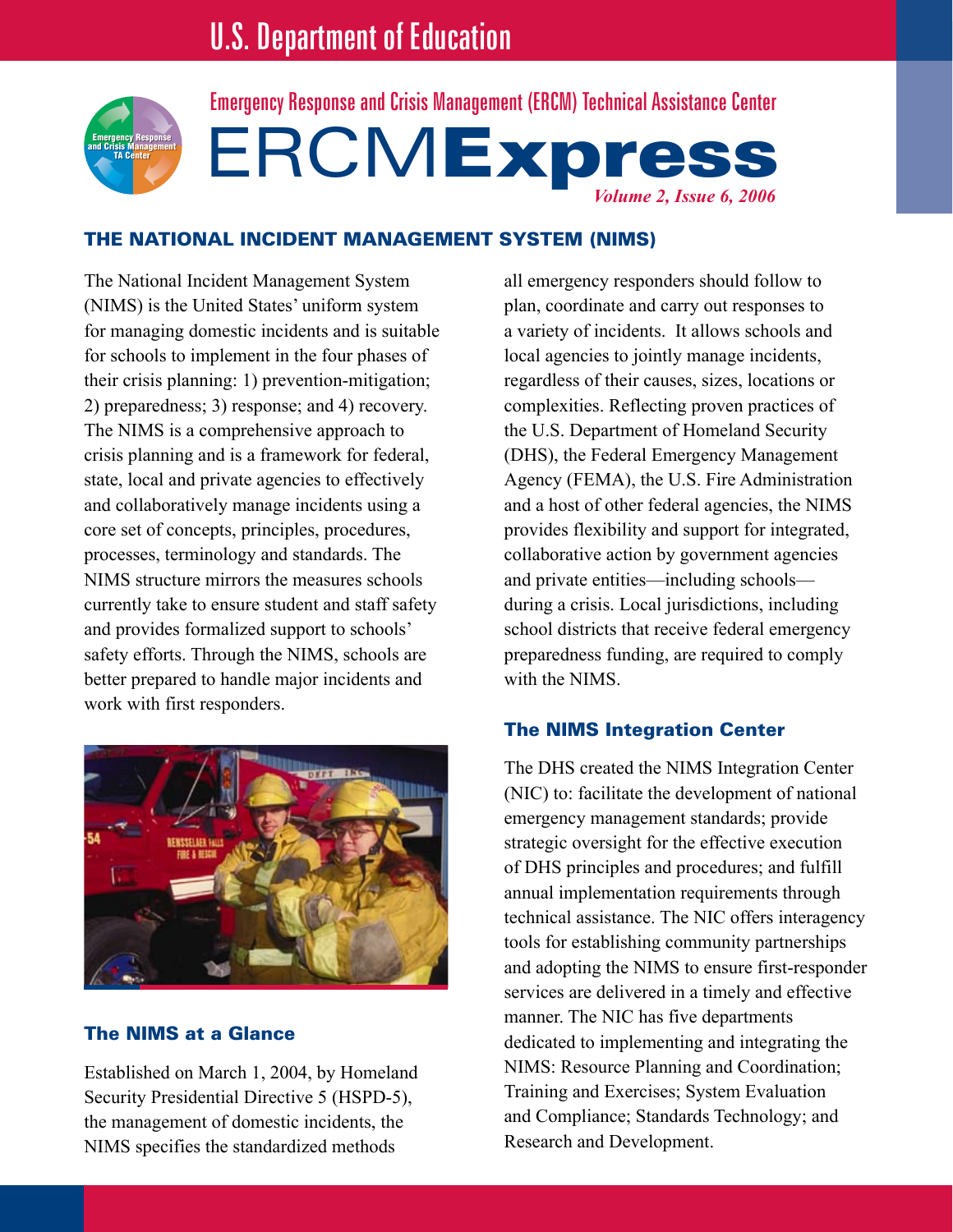### Questions About the NIMS?

School emergency planners can submit questions about the NIMS to FEMA's Web site: http://faq. fema.gov/. Responses are posted under the frequently asked questions section. Also, the NIC maintains a Listserv for providing timely updates

# NIMS Compliance for School **Districts**

As policy and technical issues develop and are clarified each fiscal year, the NIMS' requirements evolve. Since fiscal year 2005 (FY 05), community adoption of the NIMS has been a DHS priority.

School districts that received FY 06 federal emergency preparedness funds should:

**Require completion of NIMS awareness courses.** Key school emergency personnel from school districts using federal preparedness funds are required to complete the following courses provided by FEMA's Emergency Management Institute (EMI): National Incident Management System: An Introduction (IS-700); National Response Plan: An Introduction (IS-800); Introduction to the Incident Command System (IS-100); and l.



and resources. To add your name to the Listserv, send an e-mail to **NIMS-Integration-Center@ dhs.gov**. Write *subscribe to listserv* in the subject line. Schools can also use this address to pose questions directly to the NIC.

> ICS for Single Resource and Initial Action Incidents (ICS-200). Course information is available at: http://www.training.fema.gov/ emiweb/IS/ (accessed July 13, 2006).

- **Adopt NIMS principles and policies.** School districts and local government agencies should adopt the NIMS formally through orders or resolutions. In many cases, local government adoption of the NIMS might fulfill this requirement for school districts, as would the adoption of the NIMS through school boards. The NIC has developed sample language and templates for drafting orders or resolutions, which are accessible through the NIMS tools and templates link at: http://www.fema.gov/ emergency/nims/nims\_toolsandtemplates. shtm (accessed July 13, 2006). l.
- **Assess and establish a baseline for compliance with NIMS.** School districts should coordinate with community partners to: assess their overall alignment and compliance with the NIMS; identify requirements already met; establish a baseline for NIMS compliance; and determine action steps, such as developing a plan and timeline, to achieve and maintain all NIMS goals. The NIMS Capability Assessment Support Tool (NIMCAST) assists jurisdictions in establishing a baseline for compliance and evaluating incident  $\sim$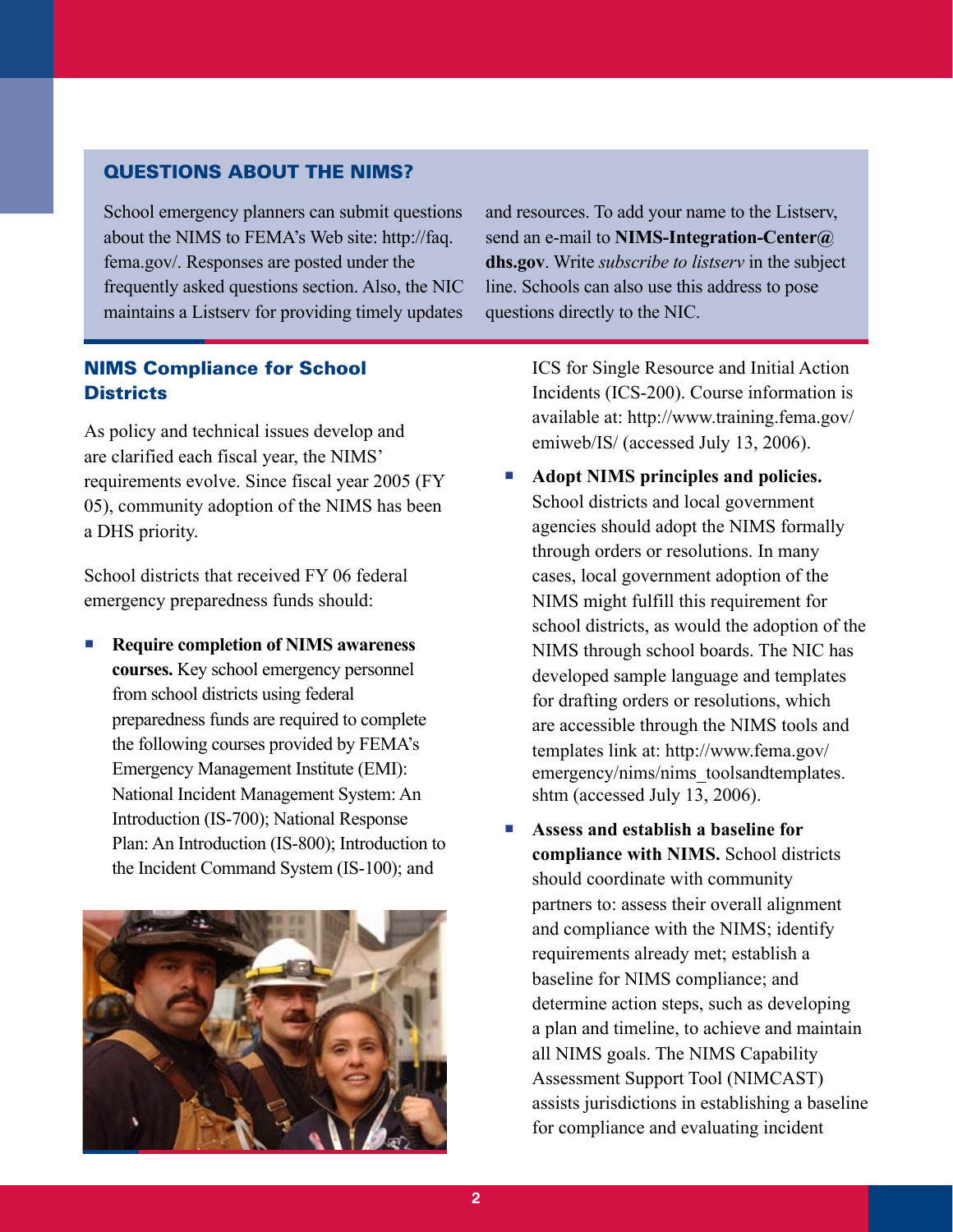response and management capabilities. The NIMCAST is a Web-based, self-assessment system that corresponds to each NIMS requirement. It is available at: http://www. fema.gov/nimcast/index.jsp (accessed July 13, 2006).

- **Develop a time frame and strategy for full NIMS implementation.** Based on the NIMCAST assessment results, school districts should strategically plan, schedule and conduct all activities with their community partners. The activities must be aligned with each other and include implementation procedures. l.
- **Institutionalize the Incident Command System (ICS).** For details about the ICS, see the section on the NIMS' Command and Management component.

School districts using FY 06 federal emergency preparedness funds must implement these community adoption strategies as well as carry out new FY 06 NIMS compliance activities. For a matrix outlining the FY 06 NIMS requirements for local governments, including school districts, visit: http://www.fema.gov/pdf/ emergency/nims/nims\_tribal\_local\_compliance activities.pdf (accessed July 13, 2006).

### Six Key Components of NIMS

NIMS features six integrated components that are the foundation of its systematic approach for responding to incidents. They are: 1) Command and Management; 2) Preparedness; 3) Resource Management; 4) Communications and Information Management; 5) Supporting Technologies; and 6) Ongoing Management and Maintenance.

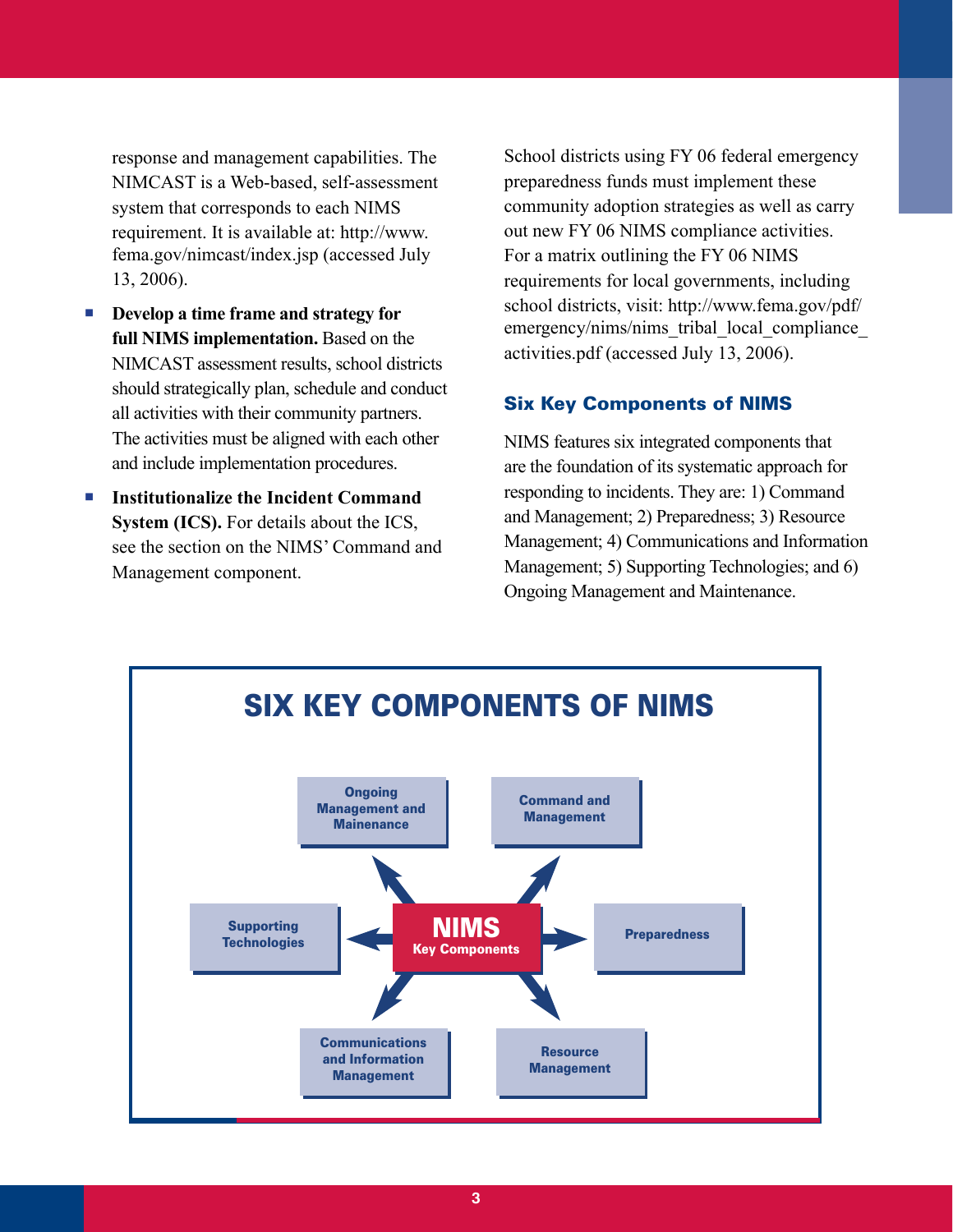# 1. Command and Management

Within the NIMS framework, the Command and Management component creates three vital response systems: an ICS; multiagency coordination systems; and public information systems.

#### *Incident Command System (ICS)*

An ICS is the standard strategy for handling all school-related incidents, whether the school is the sole responder or community emergency responders also participate. The ICS: outlines how to address and manage emergencies; provides an operating structure; offers guiding concepts, principles and protocols; and establishes a command center, command team and an incident commander.

The ICS manages both short- and long-term operations for a broad range of emergencies, from small to complex incidents, both natural and man-made. The system activates roles and responsibilities based on the intensity and duration of an incident. For example, the facilities team is activated when the incident commander requires maps, blueprints or utility shut-off procedures. An ICS has five functions in all incidents that might occur on a school's campus: Command; Operations; Planning; Logistics; and Finance-Administration.

The graphic below outlines a sample ICS for a school- or district-based team. The chart indicates that one incident commander oversees all response activities. Reporting to the incident commander are teams that support the ICS.

**Command.** This function is performed by the incident commander, who coordinates and manages all ICS functions. The person serving in this position may be replaced to correspond with different types of incidents,  $\mathcal{L}_{\mathcal{A}}$ 

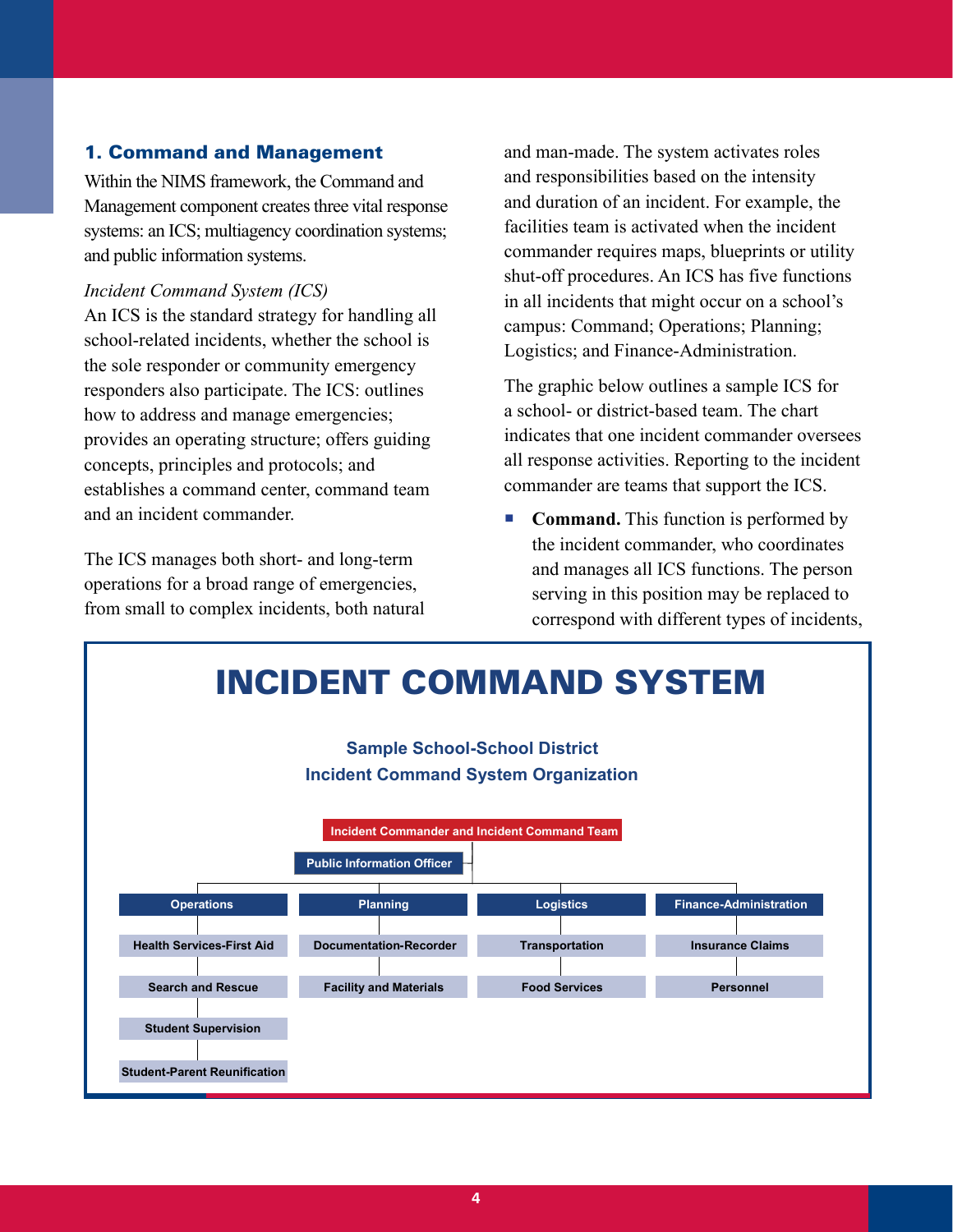and may be replaced *during* an incident depending on its level of severity and the level of activation. For example, since the majority of school-based incidents do not require police or fire department assistance, a school official may serve as the incident commander and lead a command team of school personnel. A bomb threat, however, would definitely involve the fire and police departments and would require the school's incident commander to transfer command to law enforcement. The commander's role and the transfer of command are determined in advance through the partnership agreements and memoranda of understanding that are fundamental to all effective emergency management plans.

**• Operations.** Operations roles and responsibilities focus on well-being and accountability. For example, the Health Services-First Aid, Search and Rescue, Student Supervision, and Student-Parent Reunification teams fall under the purview of Operations. Those assigned to Operations may: check outdoor areas for students and staff; maintain student and staff emergency contacts and medical and medications information; oversee emergency kits and supplies; keep cellular phones or two-way radios to ensure constant communication; and assist students and staff with special needs. The Operations team also oversees the parent-student reunification process to ensure student and staff accountability, including the management of the studentparent reunification center.

- **Logistics.** The Logistics team secures and coordinates resources needed by students, staff and first responders during an incident, including food, shelter and other supplies. The team is responsible for acquiring any physical items that may be needed, such as back-up generators or buses. For example, the Logistics team may be responsible for ensuring that transportation is available to take students to the studentparent reunification center.
- **Planning.** The Planning team ensures that the needs of all students, staff, visitors and parents are met by planning incident responses, assigning predesignated roles and responsibilities, and providing training to staff. The team also plans and conducts exercises, completes after-incident debriefings and after-action reports, and modifies the emergency plan as needed. A member of the Planning team is also generally responsible for documenting all practice exercises and real responses. For example, a school secretary may serve as the "recorder" on the Planning team and take detailed notes on specific events or the actions taken during an actual emergency.  $\overline{\phantom{a}}$
- **Finance-Administration.** The Finance-Administration team's responsibilities often depend on the severity and duration of an incident. Initial responsibilities include recording staff hours and expenses and supplying documentation after the disaster. Documentation is needed for insurance claims and requests for assistance to district, state or federal governments.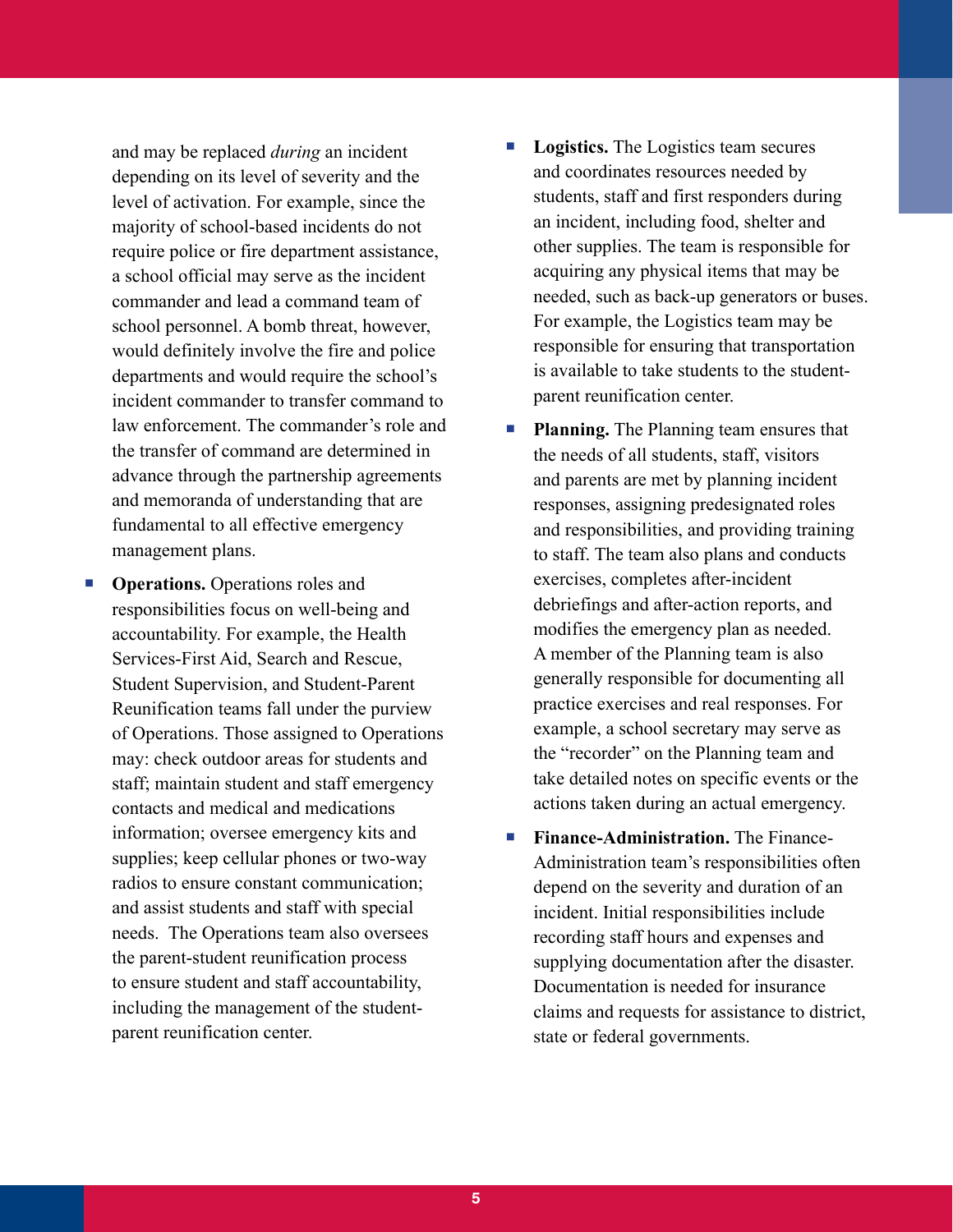To integrate the NIMS Command and Management component into school emergency management efforts, schools and school districts should identify, in advance, essential teams, select incident commanders and provide ICS training for staff. Schools and school districts may also launch and manage incident command centers to:

- Involve incident commanders in all planning activities;  $\Box$
- Identify tasks to be performed during emergencies and issue assignments in advance;  $\Box$
- Designate and train school incident commanders (and two back-up commanders) to control the crisis until first responders arrive and command is transferred;
- **Ensure that all faculty and staff know who** their incident commander is before and during an emergency;
- Establish a clear chain of command to eliminate confusion during an emergency, and ensure that each person reports to only one individual;
- Create teams for each ICS function (The NIC recommends that, when possible, a team leader be responsible for directing only three to seven people. Generally, five to seven is optimal for teams; however, this may not be feasible for smaller schools, and they should plan accordingly.); and
- Provide easily recognizable identification (e.g., hats or vests) to each member of incident command teams so first responders can quickly identify team members during an emergency.



*Multiagency Coordination Systems* When incidents cross disciplinary or jurisdictional boundaries or involve complex incident management scenarios, a multiagency response may be warranted. A multiagency coordination system uses common facilities, equipment, personnel, procedures and communications to: support incident management policies; facilitate logistics; inform resource allocation decisions; organize incidentrelated information; and manage interagency and intergovernmental issues and responses. For example, if a school received a bomb threat, the school's incident commander would activate the response plan, calling for fire and police department assistance. As responders arrived on the scene, the multiagency coordination system would be activated, usually at the county or city emergency operations center (EOC) to coordinate interagency support for the incident commander or the unified command, if the latter is established at the incident site.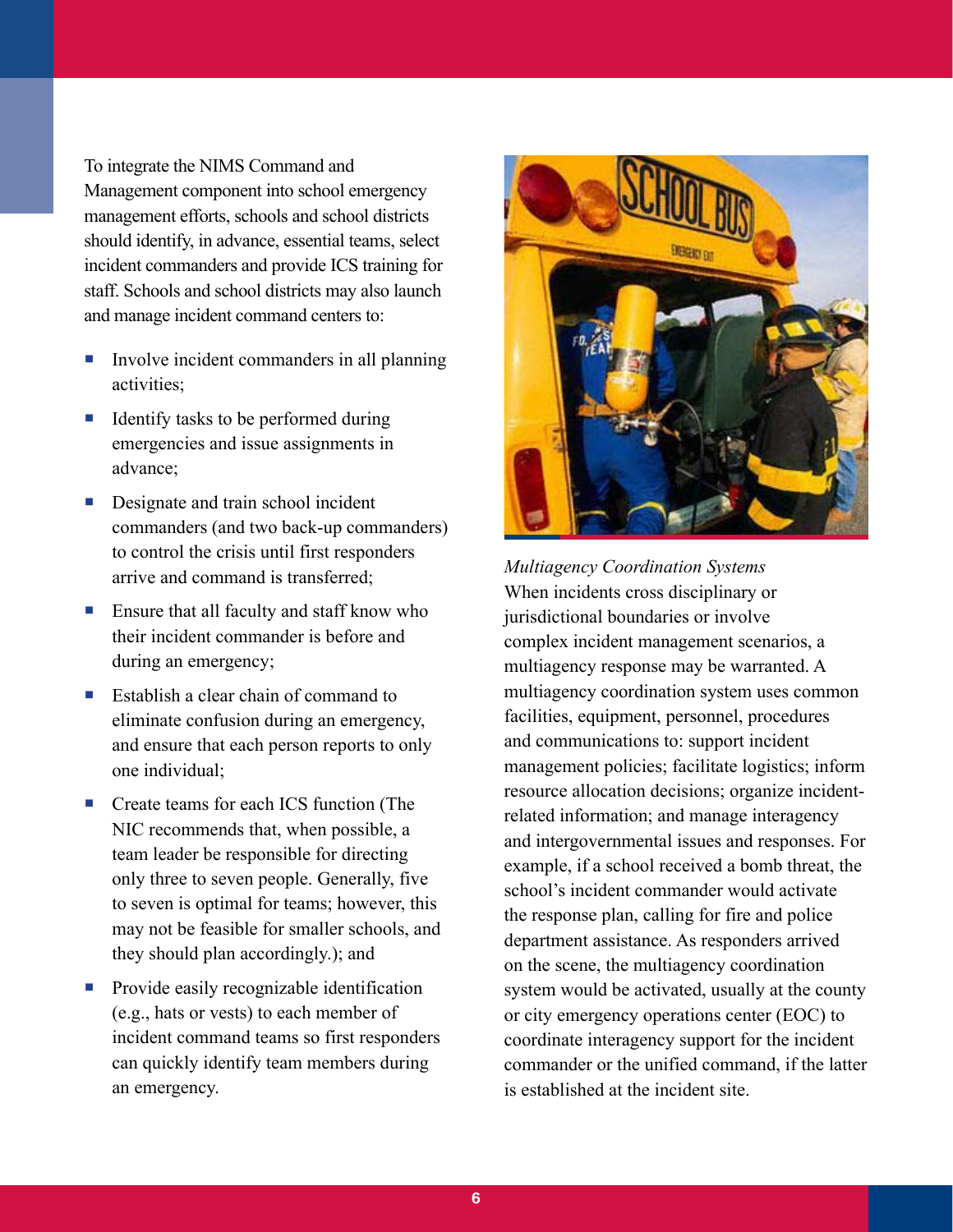Adopting standardized emergency management methods formalizes collaboration and fosters a high level of accountability while promoting efficiency. To ensure that school procedures and equipment complement those of community responders, school districts should work closely with community partners, including state, local, private and nonprofit entities, to:

- **Ensure compatibility of communication** devices;
- **Designate, in advance, roles and** responsibilities, including the chain of command;
- Integrate procedures from all response partners, including public health, mental health, and fire and law enforcement agencies; and  $\overline{\phantom{a}}$
- Identify and use simple terminology.  $\mathcal{C}$

#### *Public Information System*

An effective public information system establishes protocols for conveying timely and accurate information to the public during an incident and presents unified communication from multiple agencies.



During a multiagency response, a joint information center or central location for crisis communication should be quickly set up. The joint information center provides a site where a designated public information officer from each agency can meet to determine the content of planned communication and carry out media relations functions while avoiding on-thescene interference with emergency response personnel and activities. The joint information center should have support staff representing each responding agency.

Depending on the nature of the incident, the joint information center might be located on or near a school campus. During incidents that occur beyond school grounds, the joint information center should be situated at a separate location predetermined by the local emergency plan. Schools should have a plan for both scenarios.

To seamlessly integrate a public information system into the NIMS Command and Management function, school districts should:

- Identify a public information officer to be the primary liaison for communicating with the public during an emergency;
- Disseminate all pertinent information through the designated public information officer; and  $\Box$
- Create their own information centers to execute predetermined processes and procedures for communication during and after a crisis.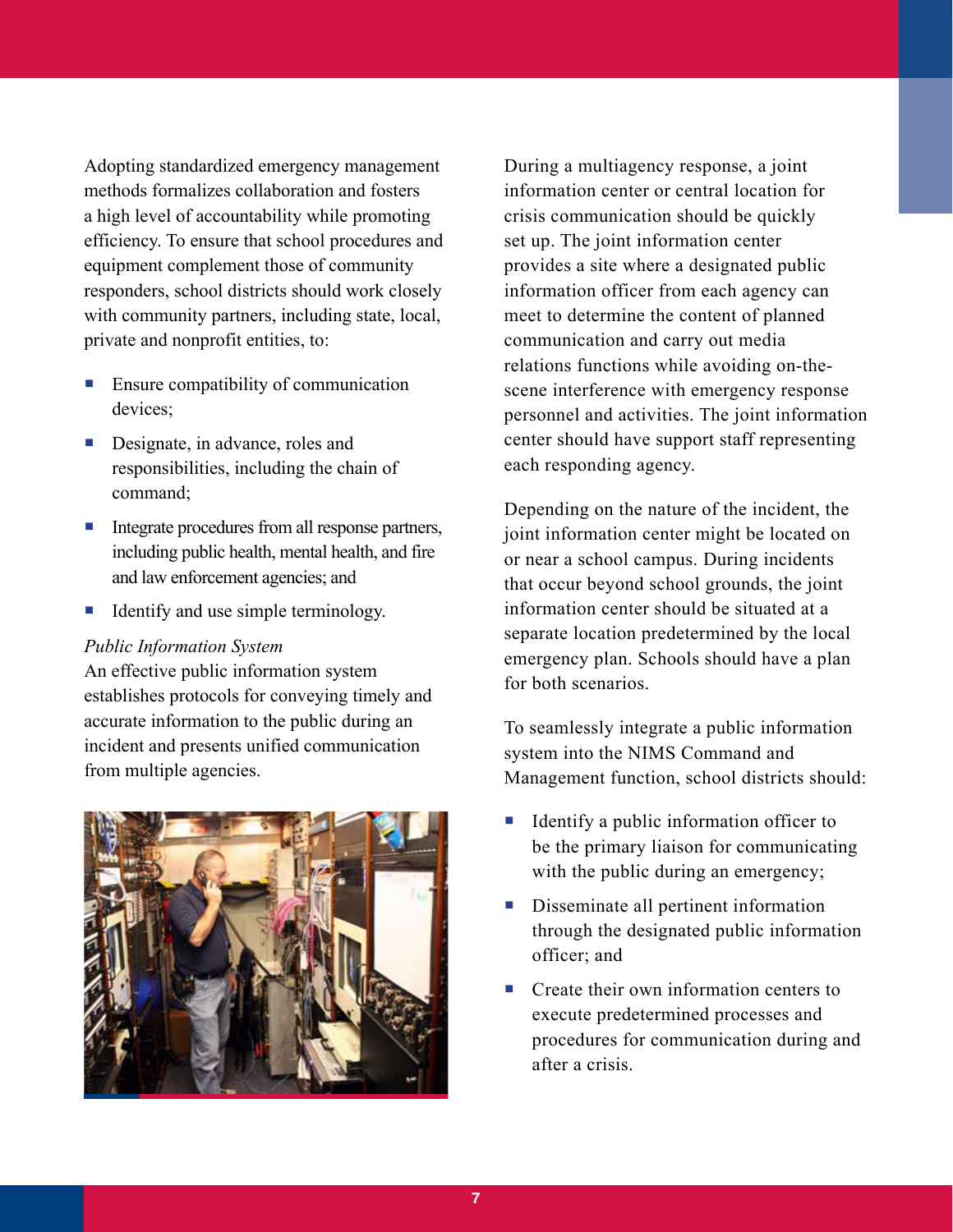## 2. Preparedness

The NIMS Preparedness component spans the prevention-mitigation and planning stages of emergency management. Using information from the prevention-mitigation phase, the preparedness component addresses standards in three categories: planning, training and conducting functional exercises. These standards guide schools when addressing preparedness issues such as personnel qualification and certification, equipment acquisition and certification, and publication management.

#### *Planning*

Planning and preparedness are vital for keeping schools safe during an emergency; schools must create protocols and procedures for responding to all hazards. NIMS planning activities are similar to the measures schools already take to ensure student and staff safety at all times. Aligning these school activities with community emergency plans and NIMS regulations by addressing issues such as communications, equipment and training, will generate policies and procedures that complement those of local first responders.

To integrate planning into NIMS preparedness, school districts should:

**Establish the NIMS baseline.** School districts can chart their progress toward full NIMS implementation by establishing a baseline against FY 06 implementation requirements. The NIMCAST can facilitate this process and is available at: www.fema.gov/nimcast/index. jsp (accessed July 13, 2006). 



- **Coordinate funding.** School districts are encouraged to work with local first responders and community partners to coordinate all federal emergency preparedness funding. A list of federal preparedness grant programs reported to the NIC is available at: http://www.fema. gov/pdf/nims/federal\_prep\_grant\_prog.pdf (accessed July 13, 2006).
- **Participate in and promote intrastate and interagency mutual aid agreements.** School districts should consider collaborating with their state education agencies to create mutual aid agreements among partners. Schools can access information and resource on how to enhance mutual aid at: http://www.fema.gov/ emergency/nims/mutual\_aid.shtm (accessed July 13, 2006).  $\overline{\mathbb{R}}$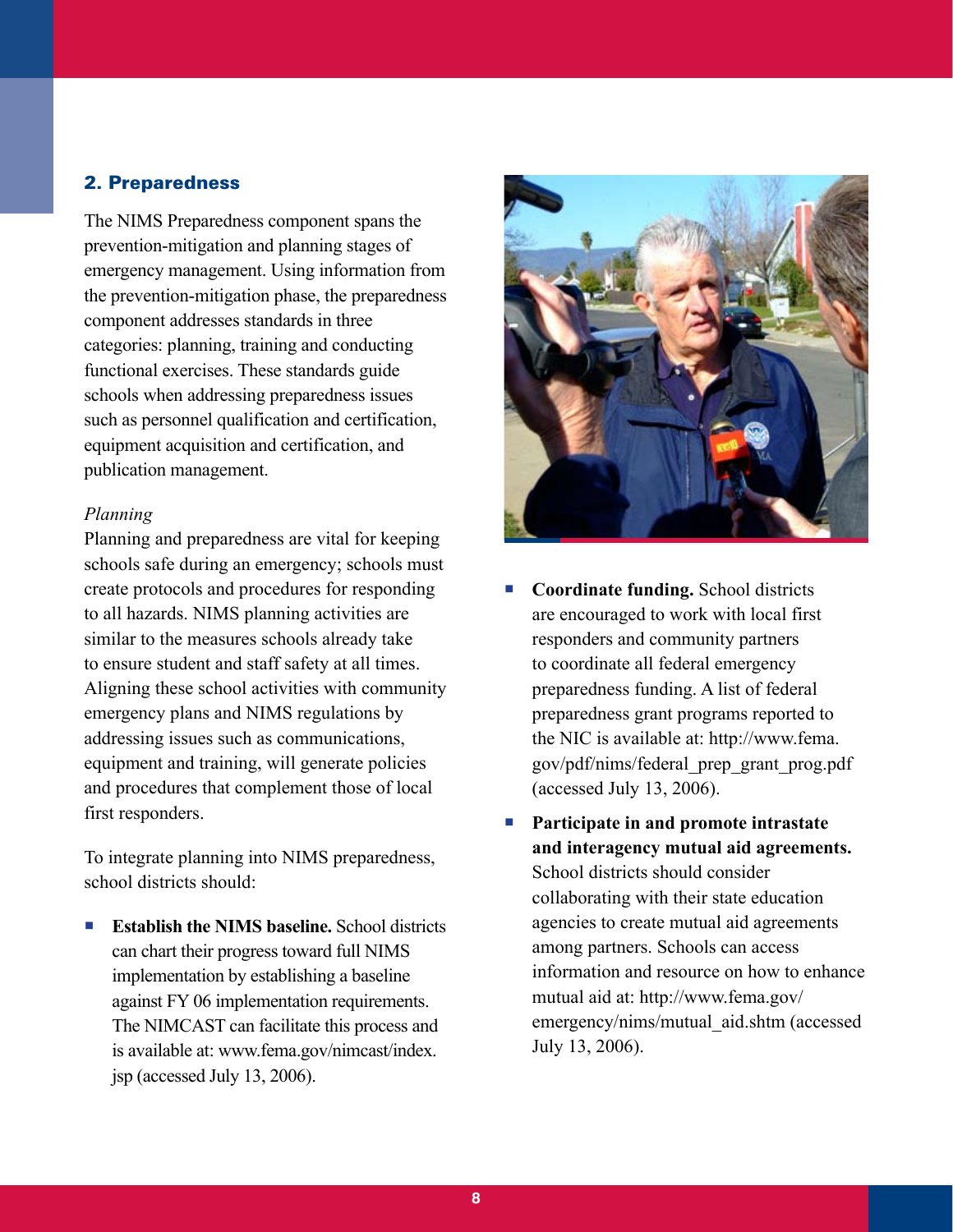**Revise standard operating procedures (SOPs) to reflect NIMS regulations**.

Schools and school districts should work with community partners to update and revise all SOPs, ensuring that all aspects of the NIMS—policies and principles, planning, training, response, exercises, equipment, evaluation and corrective actions—are incorporated.

#### *Training*

Schools choose training topics based on prevention and preparedness efforts, prioritized threats and identified issues derived from assessments. Schools should develop training programs with community responders to capitalize on responders' expertise and ensure consistent learning. Training needs can be addressed when crafting the memoranda of agreement between agencies.

In addition to general staff training and courses required for NIMS compliance (IS-100, IS-200, IS-700 and IS-800) school emergency leadership personnel could consider taking additional online training courses provided by FEMA's Emergency Management Institute (EMI), such as Multi-Hazard Emergency Planning for Schools Train-the-Trainer (IS-362). Course information is available at: http://www.training.fema.gov/ emiweb/IS/ (accessed July 13, 2006).

### *Functional Exercises*

Functional emergency exercises such as drills and tabletop activities reinforce concepts presented in training and provide opportunities for practice. When performed in conjunction with community responders, school-based

 functional exercises and drills also support the collaboration and highlight plan areas that need to be changed or refined. These exercises should incorporate the NIMS and an ICS. FEMA offers guidance on conducting exercises at: http://ojp.usdoj.gov/odp/exercises.htm (accessed July 13, 2006).

To integrate functional exercises into NIMS preparedness, schools and school districts should create a multiagency, all-hazard exercise program based on the NIMS and:

- **Conduct exercises.** School personnel can conduct tabletop exercises and functional drills to practice and assess preparedness.
- **Involve responders.** Tabletop exercises or drills should be done in collaboration with community partners from multiple disciplines and, if possible, multiple jurisdictions.  $\mathbb{R}^n$
- **Incorporate corrective actions.** After completing tabletop exercises or drills, lessons learned and corrective actions should be identified and addressed in updating response plans and procedures.  $\mathcal{L}_{\rm{max}}$

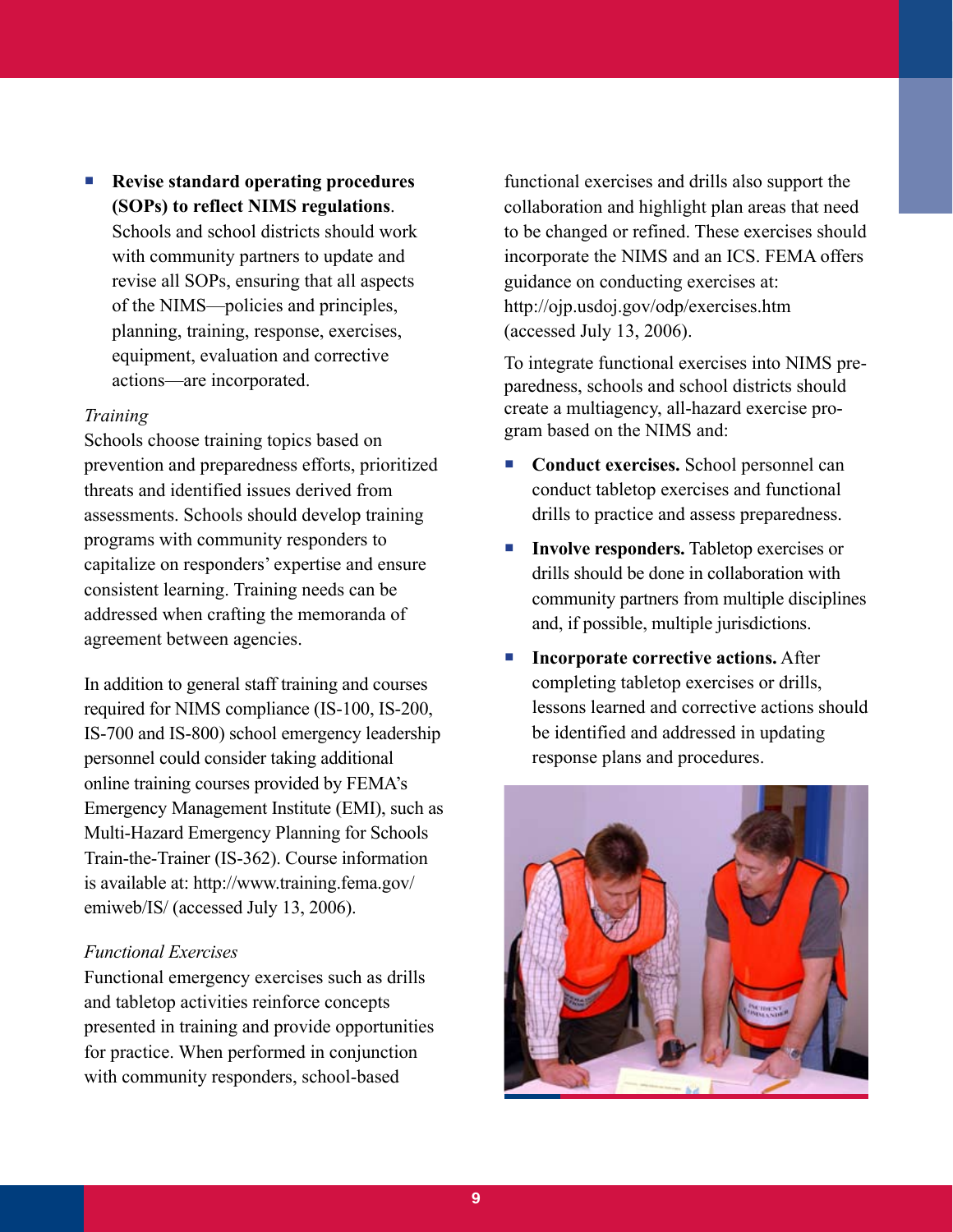### 3. Resource Management

Resource management involves: establishing systems and protocols for tracking resources; activating these systems prior to or during an incident; dispatching resources; and deactivating resources after incidents. By standardizing procedures with partner agencies, the NIMS ensures that resources move quickly and efficiently to support incident managers and emergency responders. NIMS-oriented resource management will enable schools to share and access community resources before, during and after a crisis. To ensure school compliance with the NIMS, schools should:

- **Use resource typing.** Emergency response agencies and school districts should perform an inventory of community assets to identify, locate, request, order and track outside resources quickly and effectively and facilitate the allocation of these resources as they are requested by various schools or jurisdictions. This is known as "resource typing," and it promotes mutual aid. This formalized activity is designed to enhance emergency readiness and response at all levels of government in a community. The resource typing system is a comprehensive and integrated system that provides jurisdictions the flexibility to augment response resources during an incident. Schools can review the DHS resource typing standards and resource typing definitions at: http://www.fema.gov/ emergency/nims/mutual\_aid.shtm (accessed July 13, 2006). l.
- **Use national guidance.** Schools should use a national guidance protocol for resource acquisition. Schools are encouraged to work with their community partners to select items that meet the national standards for equipment, communication and data interoperability. This collaboration will ensure compatibility and facilitate integration when sharing resources. The DHS offers guidance through its SAFECOM Program available at: http://www. safecomprogram.gov/SAFECOM (accessed July 13, 2006).

## 4. Communications and Information Management

The NIMS prescribes standardized communication and information management strategies for both incident and information management, giving responders from all agencies, including school districts, common operating terminology and processes for more effective, consistent and timely decisions.

To ensure school compliance with the NIMS, schools should use common language. Incident response commands should be communicated uniformly and understood easily by school district staff, first responders and all other community partners. School district staff should use vocabulary and terminology that match that of their community partners. Clear communication standards, including encouraging the use of plain English, should be developed and used across the district.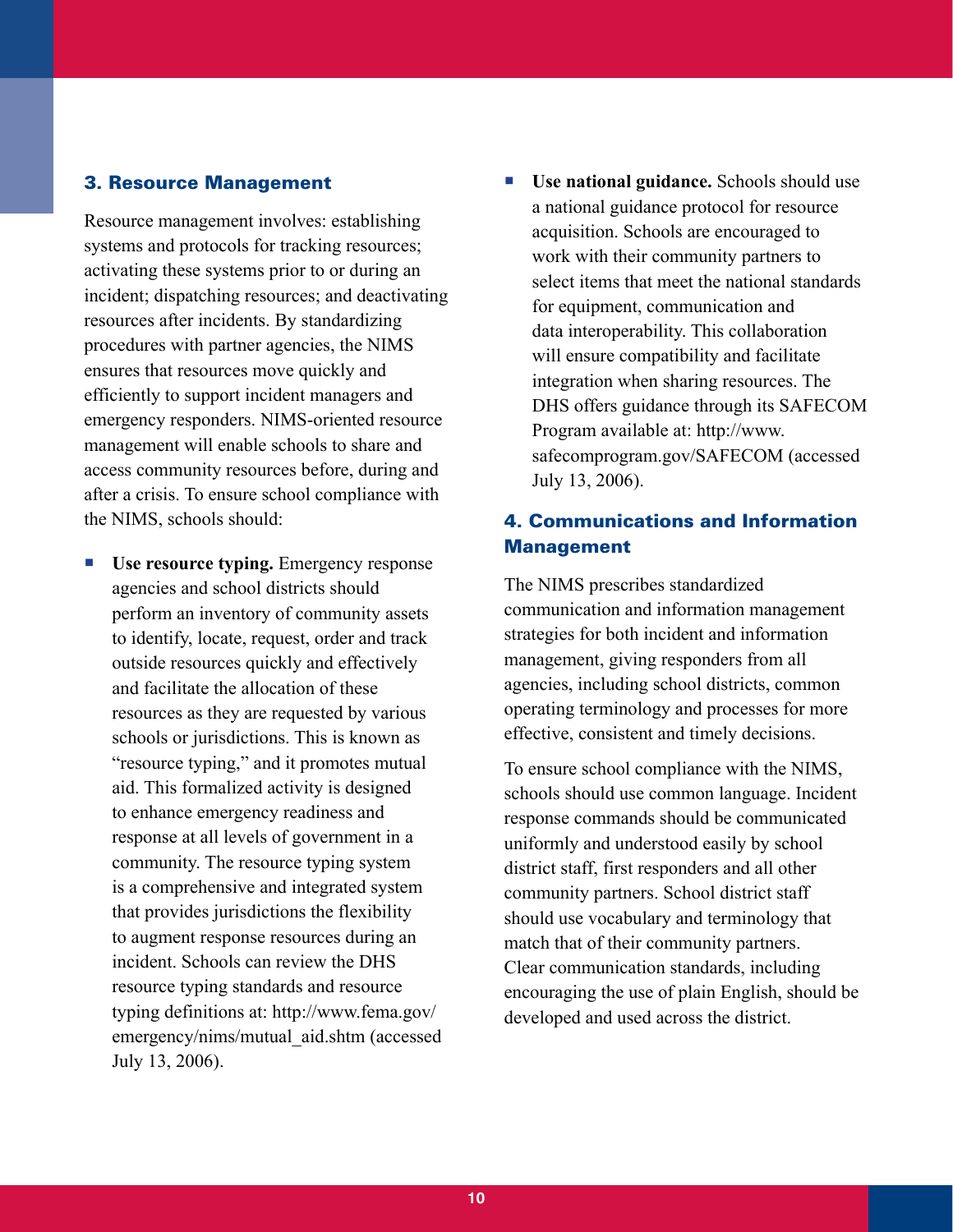### 5. Supporting Technologies

Supporting technologies, such as voice and data communication and information and display systems, provide essential capabilities for implementing and refining responses under the NIMS. By focusing on interoperability and compatibility of school equipment (e.g., handheld radios and automated external defibrillators) with equipment used by first responders, school districts can improve their capacity to respond more effectively and at lower costs.

To ensure school compliance with the NIMS, schools should follow national emergency management guidelines. By adhering to relevant national standards, school districts can meet the equipment, communication and data accessibility and interoperability objectives

Resources

## Emergency Management Institute (EMI)

The Federal Emergency Management Agency's (FEMA) Emergency Management Institute (EMI) provides training based on the four phases of emergency management—preventionmitigation, preparedness, response and recovery—to equip first responders, government officials, private and public sector personnel, and school administrators and staff to reduce the impact of a crisis.

More information is available at: http://www. training.fema.gov/EMIweb/ (accessed July 13, 2006).

addressed in acquisition programs such as SAFECOM. SAFECOM provides guidance and assistance for purchasing equipment and fulfilling NIMS compliance while allowing for connectivity with other agencies.

# 6. Ongoing Management and **Maintenance**

School districts should review their compliance status annually to ensure that they are adequately prepared for emergencies. For example, just as school emergency supplies need to be monitored and replenished, so should continued compatibility with community partners' equipment be evaluated. Additionally, the DHS provides annual NIMS directives and updates that school districts should support, and the NIC provides ongoing technical assistance and guidance on all NIMS updates.

# Homeland Security Presidential Directive 5: Management of Domestic Incidents

In 2003, President Bush signed Homeland Security Presidential Directive 5 (HSPD-5) on the management of domestic incidents. The purpose of the directive is to "enhance the ability of the United States to manage domestic incidents by establishing a single, comprehensive national incident management system."

More information is available at: http://www. dhs.gov/dhspublic/display?content=4331 (accessed July 13, 2006).